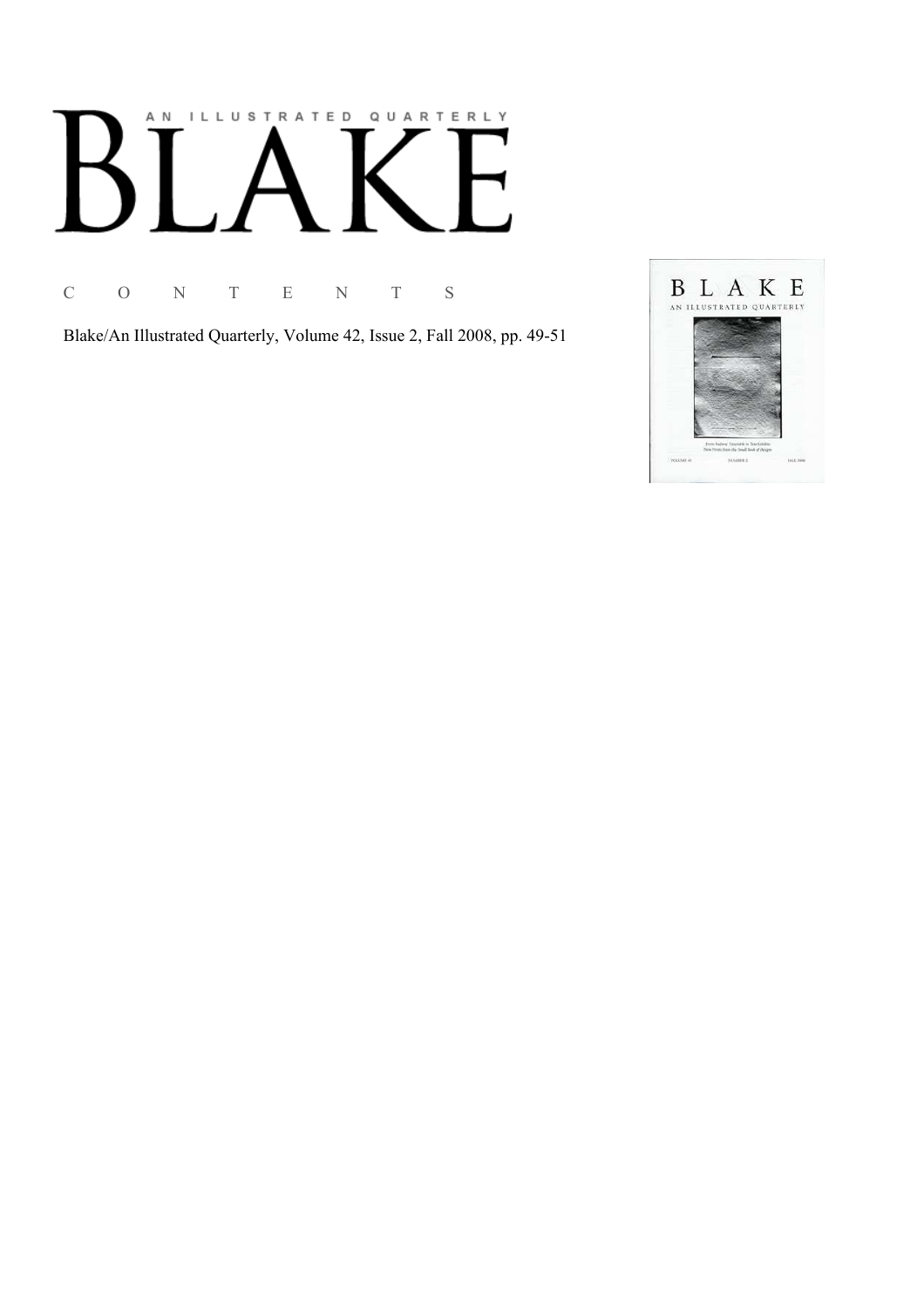## BLAK E AN ILLUSTRATED QUARTERLY



From Railway Timetable to Tate Exhibit: New Prints from the *Small Book of Designs* 

VOLUME 42 NUMBER 2 FALL 2008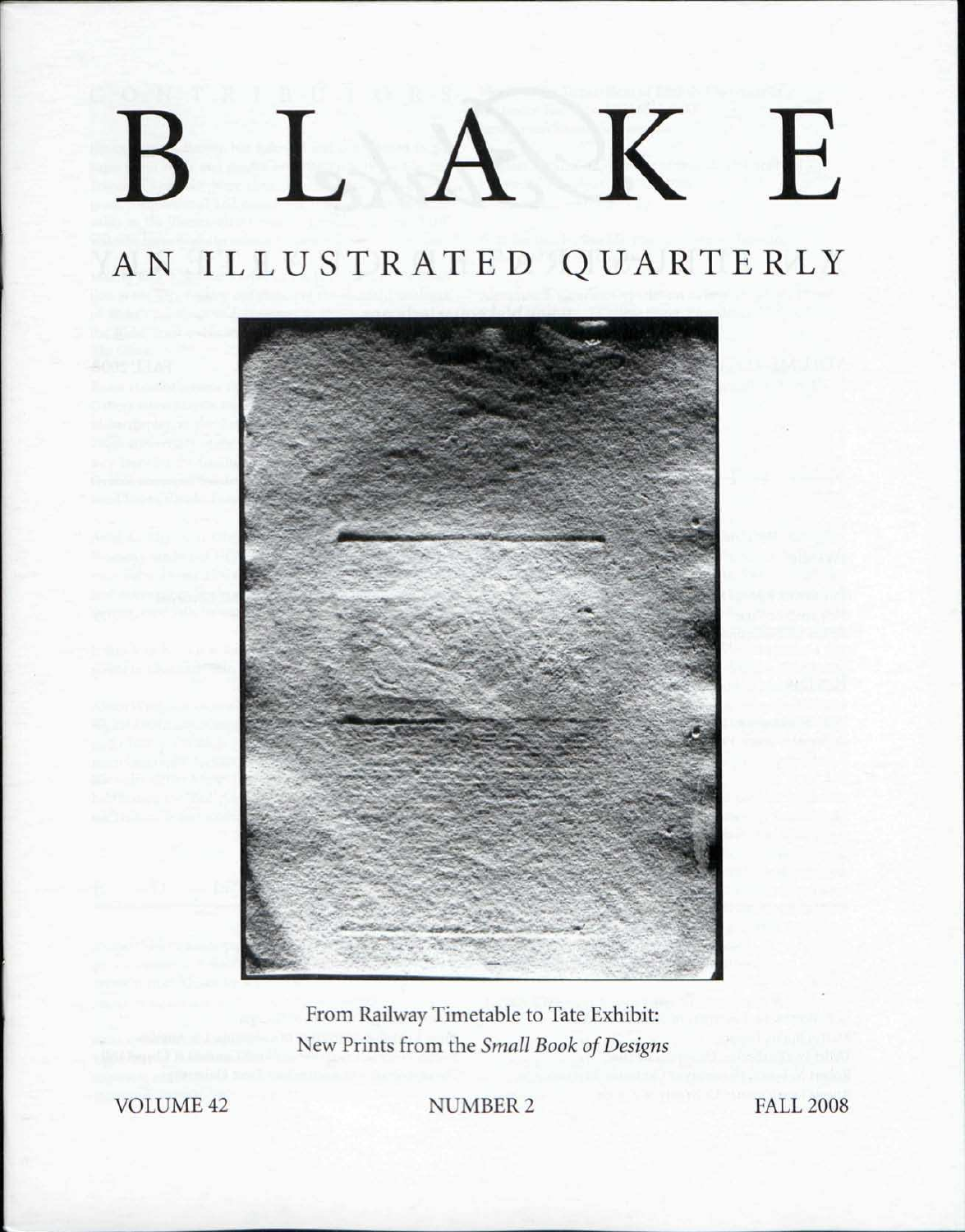

### AN ILLUSTRATED QUARTERLY

www.blakequarterly.org

VOLUME 42

NUMBER 2 FALL 2008

#### CONTENT S

#### Article

Tate Britain Reveals Nine New Blakes and Thirteen New Lines of Verse *By Martin Butlin and Robin Hamlyn 52* 

#### Review

W. H. Stevenson, ed., *Blake: The Complete Poems,* 3rd ed. *Reviewed by Justin Van Kleeck 73* 

#### Minute Particular

|  | "M" Chetwynd & her Brother" and "M'. Chetwynd"<br>By Angus Whitehead | 75 |
|--|----------------------------------------------------------------------|----|
|  | Discussion                                                           |    |
|  | Response to Anne K. Mellor                                           |    |
|  | By Helen P. Bruder                                                   | 78 |
|  | Response to Helen P. Bruder                                          |    |
|  | By Anne K. Mellor                                                    |    |

#### ADVISOR Y BOAR D

G. E. Bentley, Jr., University of Toronto, retired Martin Butlin, London Detlef W. Dorrbecker, University of Trier Robert N. Essick, University of California, Riverside Angela Esterhammer, University of Zurich

Nelson Hilton, University of Georgia Anne K. Mellor, University of California, Los Angeles Joseph Viscomi, University of North Carolina at Chapel Hill David Worrall, The Nottingham Trent University